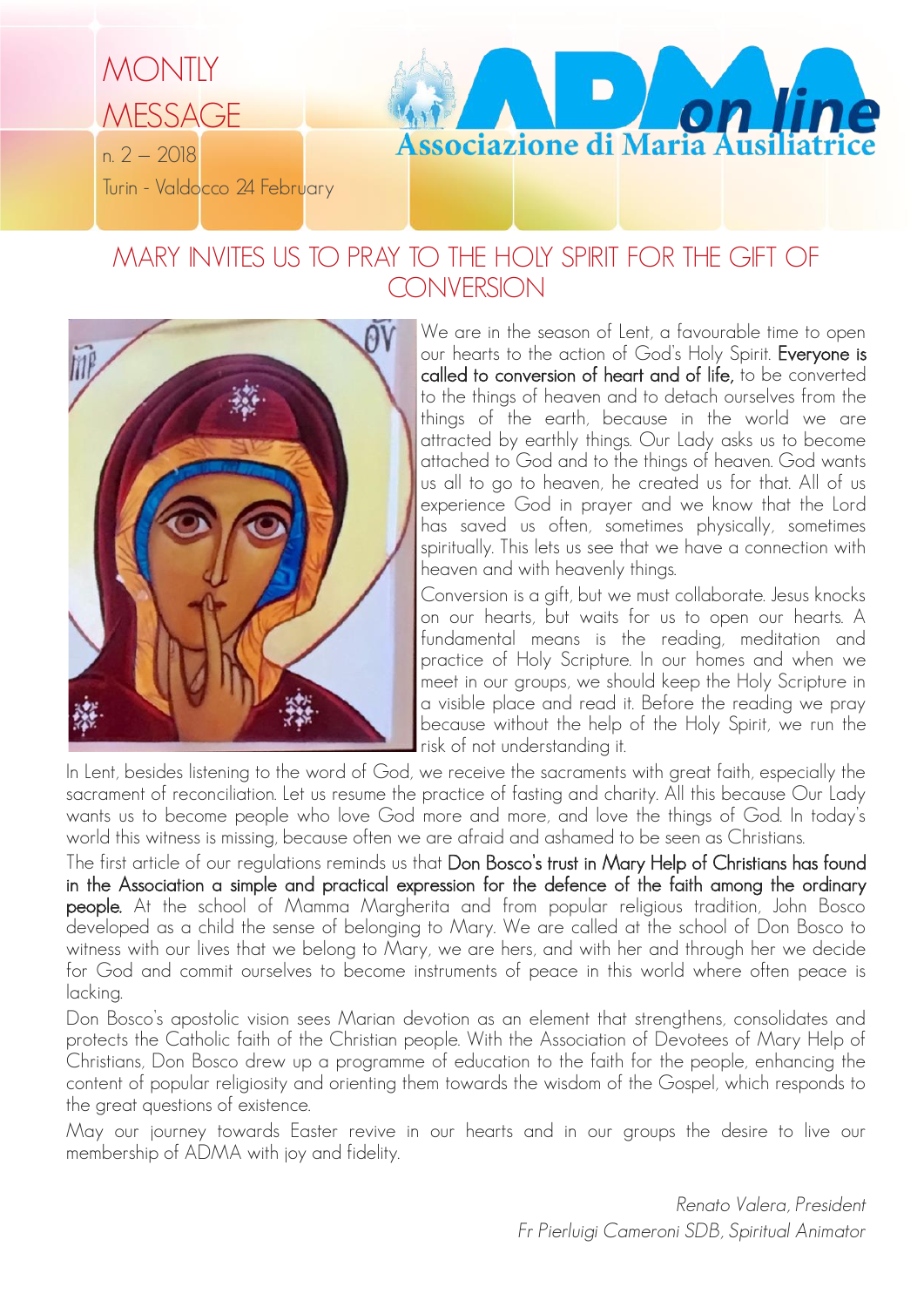

## **Formation Programme 2017-2018: Introduction to Devout Life by St.**

### **Francis of Sales** 5. *SALESIAN* GENTLENESS

Fr Gianni Ghiglione



*Humility makes us grow in perfection before God and in gentleness towards our neighbour.* Francis was particularly demanding when speaking of this virtue. He himself had to make an effort to correct his proud, fiery, impulsive character to become patient, welcoming, kind and even-tempered.

There is one episode that is extremely eloquent (from *la Sainte Source*, 1614): the first monastery

was being built in the city. Work was not proceeding well since the Dominicans objected because, according to them, there was not the required distance of "forty pipes" between the two buildings (their church and the new building). There were lively protests and the Bishop hurried to calm the spirits, but he was not treated "*with the respect due to his dignity*". His gentleness and calm did not please Jean de Chantal, who said: "Your gentleness will only increase the insolence of these malevolent people". "No, no" answered Francis, and then he added, "Mother, do you want me to lose the inner peace I have been working on for more than eighteen years?".

Francis's commitment to the control of his temperament greatly influenced the young cleric John Bosco in his years in the seminary in Chieri. He too had a quick, proud character easily inclined to anger. This was one of the reasons why, years later, he chose the holy Bishop of Geneva, as model and patron of the newly founded Salesian congregation. "This Oratory is placed under the protection of St Francis de Sales, because those who intend to devote themselves to this way of life must imitate this Saint *as a model of charity* and good manners. These are the source of the fruits that are hoped for from the Work of the Oratories."(MB III, p.91). The biographer comments: "Don Bosco, in short, judged that the spirit of St Francis de Sales was the most suitable for popular education. "

Francis is called the saint of gentleness and so indeed he was.

We need to understand well what Salesian gentleness is.

It is not sentimentalism, which suggests sentimental forms of expression. Neither is it mere bonhomie or good humour, typical of people who willingly close their eyes to reality in order to avoid problems or annoyance. It is not the myopia of people who see everything as bright and rosy and for whom anything goes. It is not the inert attitude of people who have no opinions to offer. It does not mean being a loser from the start!

Salesian gentleness (Don Bosco used the term "loving kindness") is quite different. It is more than a single virtue or attitude. We could speak of a set of virtues and attitudes. Gentleness is undoubtedly born of a profound and solid charity and requires an attentive control of one's emotions. It is expressed in a constantly serene mood and is a sign of a person rich in humanity. It requires a capacity for empathy and dialogue and creates a peaceful atmosphere, free of tension and conflict. Gentleness lessens tension and conflict, and enables one to wait until they pass. The gentle person avoids abrupt, severe or author-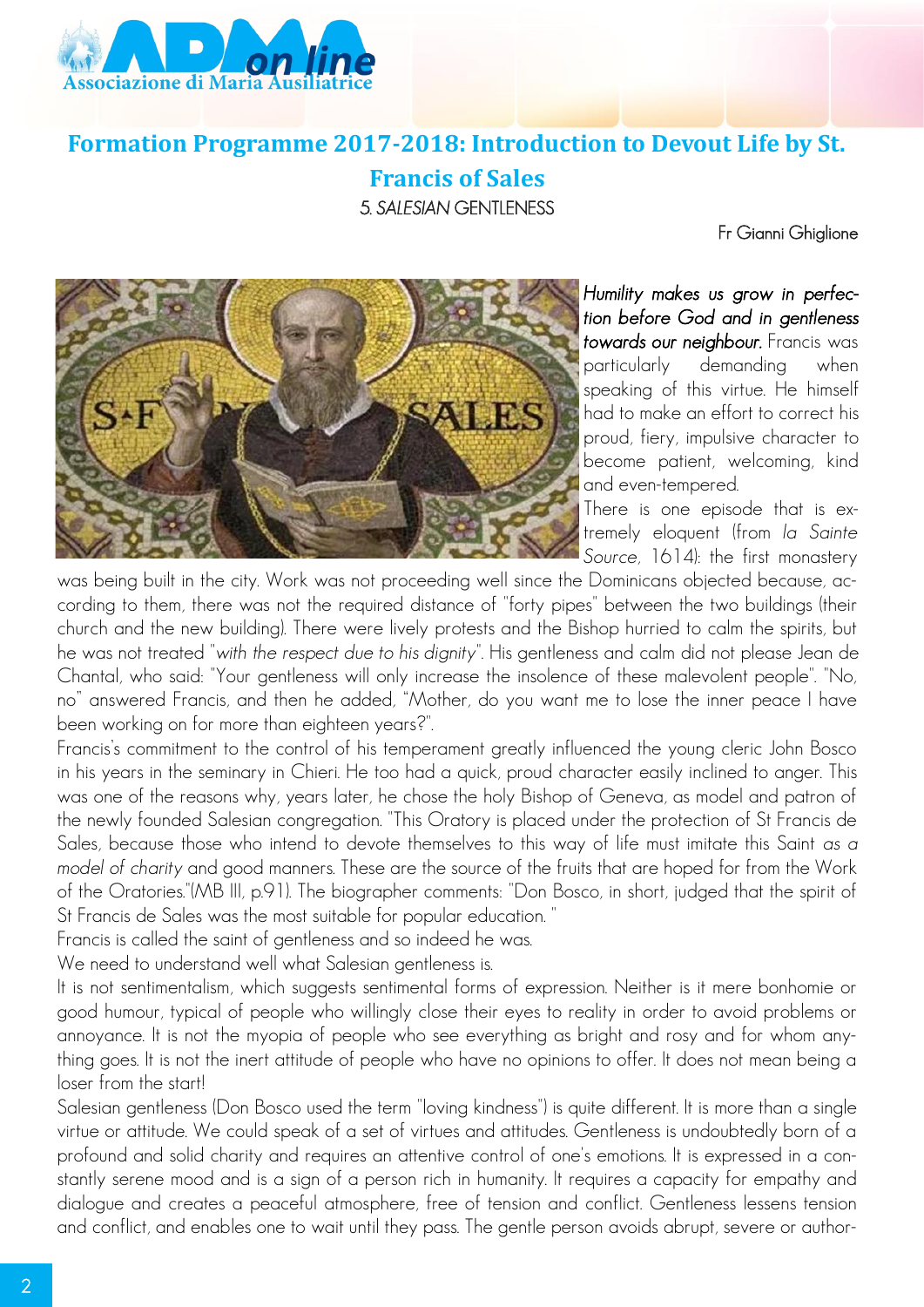

itarian ways. This does not mean that it leads to compromise or that it lowers the level of need that a given situation demands. Instead the situation is met with humility, patience, courage and tenacity. The gentleness of Francis should not be confused with weakness. Rather it is strength that requires control, kindness of mind, clarity of purpose and a strong sense of the presence of God.

Let's go back to the *Introduction to the Devout Life* and pick out some points which are very demanding:

- *Do not worry. There must be no excuse for you to open the door of your heart to anger.*
- *We must seriously resist evil and repress the vices of those for whom we have responsibility, with constancy and decision but always with gentleness and serenity.* Know how to combine firmness and serenity.
- An important and difficult point is to know how to give correction: *a correction dictated by passion ... is much less effective than one that comes from reason.*
- We need to invoke God's help when we feel agitated by anger: *prayer against anger must be done with gentleness and tranquillity, not with violence*.
- Grow in gentleness in times of calm and serenity.
- Gentleness should be exercised primarily towards family members and neighbours. *The worst offenders here are the people who are street angels and house devils!*

*One of the best ways to achieve gentleness is to practise it towards oneself, never getting angry with yourself and your imperfections.*

Francis returns to the theme of corrections and says: *" The correction made by a father gently and with love has much more power to correct the child than one made with anger and fury.*" Don Bosco says the same thing in the Preventive System.

Francis suggests working more through encouragement than through reproach. He wrote in a letter: "*Whenever I used harsh and hurtful words, I later had to regret it bitterly*."

Read this wonderful lesson of encouragement that Francis gives us: *God will help us. Raise your heart, then, whenever it falls, very gently humbling yourself profoundly before God for the knowledge of your misery. Do not be in the least surprised at your fall since it is not astonishing that infirmity is infirm, weakness is weak and misery is wretched.* (III, 9)

Gentleness, calm and tranquillity, must also guide us in carrying out our various tasks. We should call this to mind at the beginning of our work. Francis described the style of life that aims high and tries to do all things carefully and well, and he says: *Be careful and diligent, in all your affairs of which you are in charge, since God who entrusted them to you desires that you take great care of them… Be not solicitous or anxious about them … do not undertake them with restlessness, anxiety and eagerness. Do not be eager at work because every kind of eagerness disturbs reason and judgement. (III, 10).*

Conclusion: *In all your occupations trust totally in God's Providence. If you trust God, the result you will achieve will always be what is best for you.*

When young Dominic Savio asked how he could become a saint, Don Bosco said: "You will become holy by the exact fulfilment of your duties of study and prayer." This means not doing things just for the sake of doing them, not saying prayers just to be able to say that we have said them, but giving them full attention and putting your heart into them. Excellent Salesian advice!

The chapter closes with a recommendation of great beauty and simplicity:

*"Be like children who cling with one hand cling to their father's hand while they collect strawberries and blackberries with the other. You should do the same: collect and serve the goods of this world with one hand while you hold on to your heavenly Father with the other, turning every so often to him, to see if your occupations and your affairs are pleasing to him. Be careful not to leave his hand and his protec-*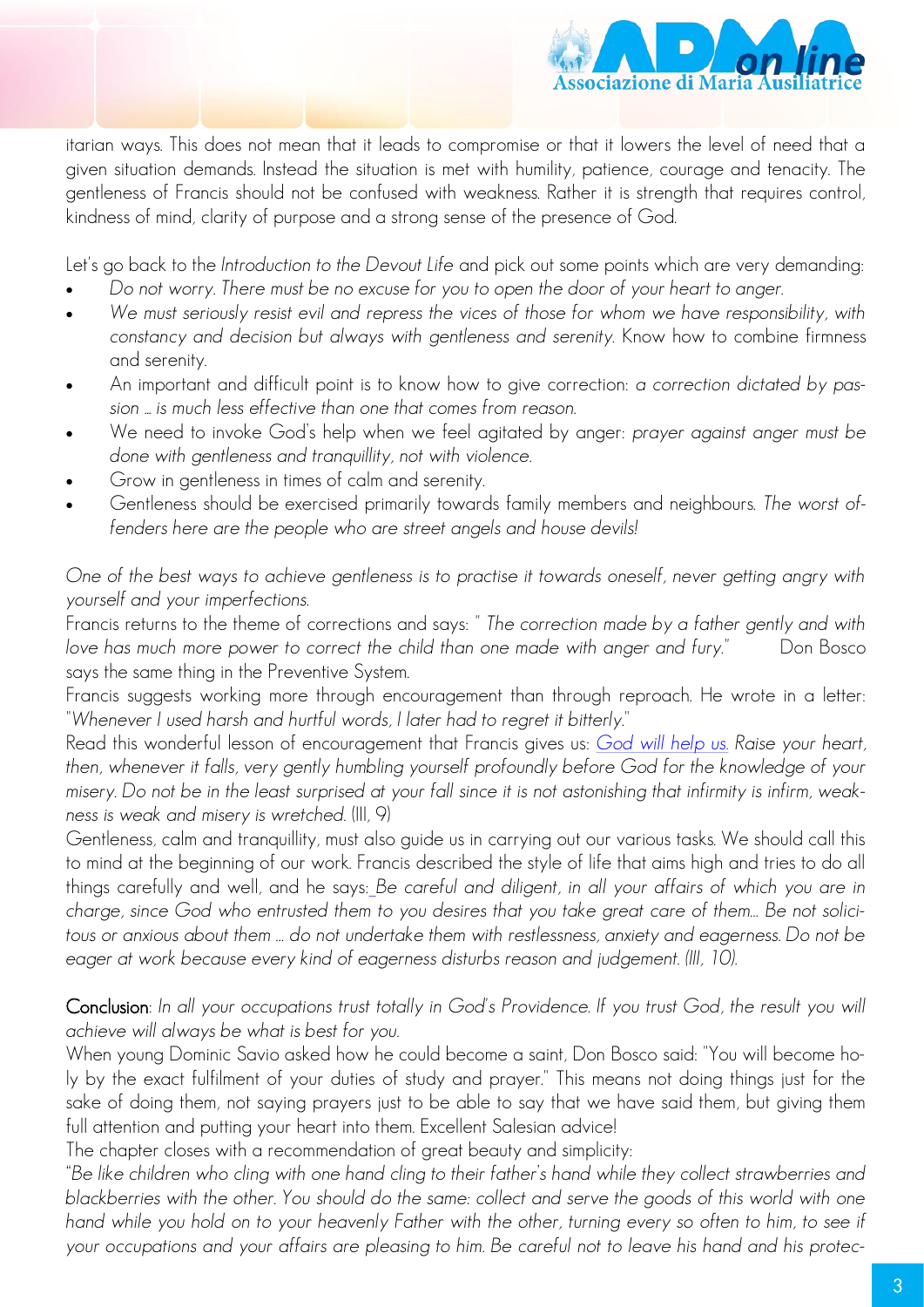

*tion, in the belief that you can collect more. If your heavenly Father leaves you, do not take even one more step or you will immediately end up on the ground."*

I leave to your own careful reading some suggestions taken from letters written by Francis. Today he offers us the same advice:



*• "Exercise your heart in interior and exterior gentleness and keep your heart in tranquillity amid the many occupations that face you. Take great care to avoid impatience which is the enemy of holy devotion."*

• "*Since the faithful heart is known through trials, take advantage of all the opportunities that are presented to you to familiarize yourself gently with ordinary people. Treat them amiably and speak to them with courtesy and cordiality. Distinctions in this life are of little importance. In reality, we are*  what we are in the eyes of God, and when dignity is assigned to the children of God, only their *humility should be taken into consideration*." Treat everyone well regardless of their social position.

• Corrections should be given only with gentleness and charity. The true Salesian spirit is a masterpiece of empathy! *"Whenever you find your heart lacking in gentleness, take it very gently with your fingertips and put it back in place. Do not take it abruptly or with clenched fists. We must be willing to serve the troubled heart and to treat it with kindness; and we must link our passions and inclinations with chains of gold, that is, with the chains of love to induce them to accept God's will in all things.*" In these lines we hear the echo of what Francis had written to Philothea many years earlier on the subject of gentleness, a virtue which is rare and for that very reason of great value (cf. Introduction to the Devout Life III, 8-9): "*Anyone who can preserve gentleness amidst suffering and infirmity and maintain peace in the disorder of many occupations is almost perfect. This constancy of humour, this gentleness and kindness of heart, is more rare than perfect chastity, but it is all the more desirable [...]. the flame of good example depends on this, as a flame depends on the oil of the lamp, because there is nothing else that edifies as much as loving kindness*."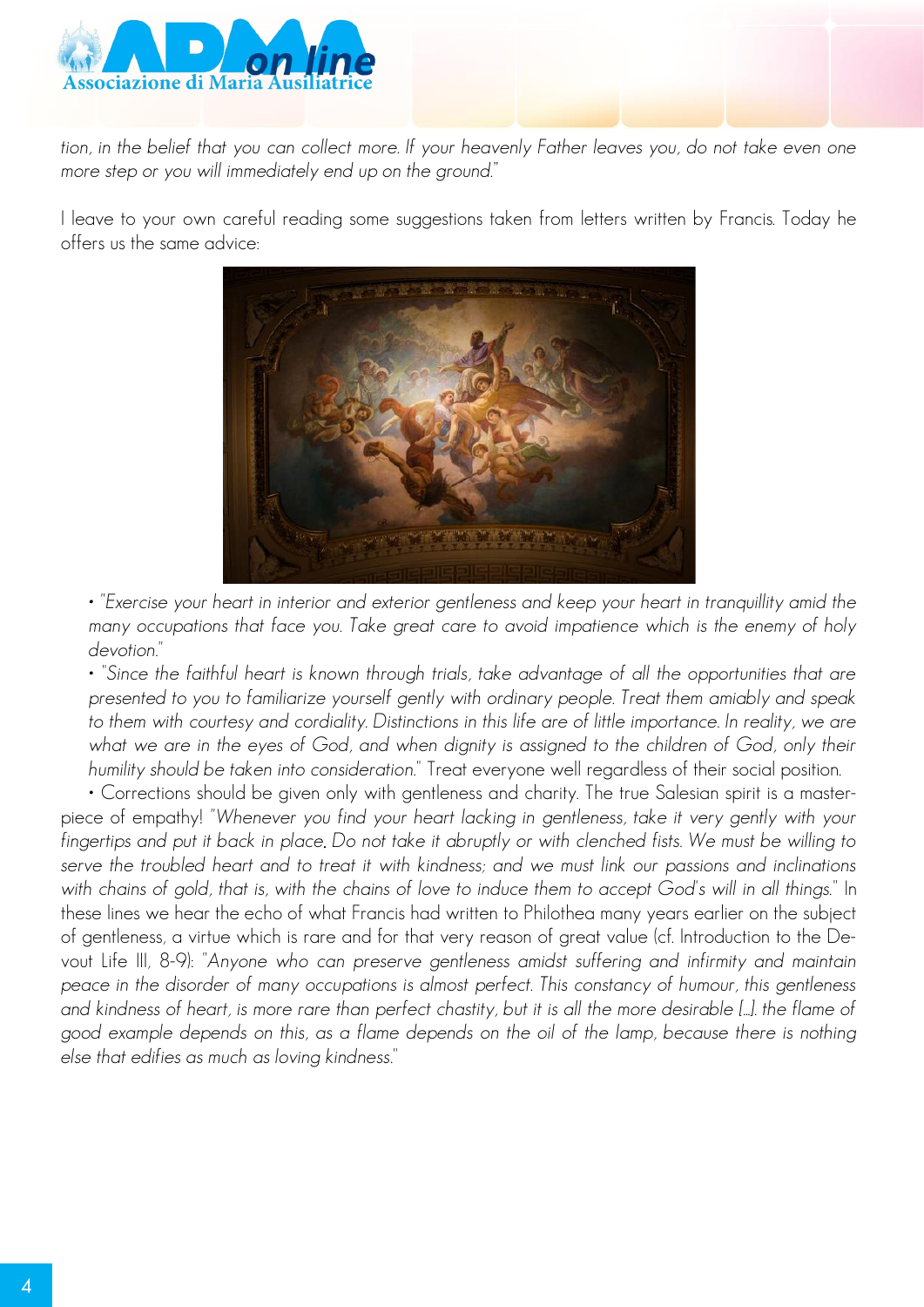

### **SALESIAN FAMILY SPIRITUALITY DAYS 2018**



The 36th Salesian Family Spirituality Days were held in Turin for the first time from 18 to 21 January 2018. About 400 people from 22 groups of the Salesian Family from different countries of the world took part. ADMA was represented by the President Renato Valera and all the members of the Council, plus about 50 members from different regions of Italy, from Spain, Argentina and Brazil.

In particular, our Association organized a penitential celebration based on the gospel of the Samaritan woman. It included gestures and signs that recalled the teaching of St. Francis de Sales, a great master of spiritual life. Some young people from ADMA Primaria - Elisabetta, Alessandro, Giulia, and Valeria participated in the round table discussion organized to listen to the young people.

The theme of the meeting was the message that the Rector Major himself entrusted to the whole Salesian Family in this year's Strenna, "Lord, give me this water (Jn 4:15) LET US CULTIVATE THE ART OF LISTENING AND ACCOMPANYING." The listening and accompaniment of the young will therefore be the attitudes that Salesian educators hope to discover more and more and understand better during the Spirituality Days, following the example of Don Bosco.

There were three talks. The first, by Sr. Paola Casalis, a Daughter of Mary Help of Christians, was entitled "Listening to the Young". Through a visual and artistic journey starting from the contemplation of art, she



described the typical traits of listening according to the Christian and Salesian spiritual tradition. Her talk was particularly well received because of the wealth of experience it contained. Fr Juan Crespo, a Salesian, developed the theme: "Discernment and decision-making in accompaniment". Fr Michal Vojtas, also a Salesian and professor at the Salesian Pontifical University, spoke on "The Salesian Art of Encounter, Accompaniment and Discernment". He outlined the typical contribution of the Salesian charism as seen in Don Bosco's praxis and pedagogy, showing the absolute timeliness of the witness inherited by the Salesian Family. He described the various stages in the accompaniment of young people, a process that enhances their freedom and personality. He then outlined the approach that characterizes this educational attitude: "Accompaniment is not a linear, standardized path ... we cannot accompany everyone, but we can accompany some, who in turn will accompany others," he said.

Sebastiano Coticelli and Titta Boccia, of the Witnesses of the Risen Lord group, spoke on the theme, "Accompanied in order to Accompany Others". Alejandro Sanz and Pili Lance of the Spanish Salesian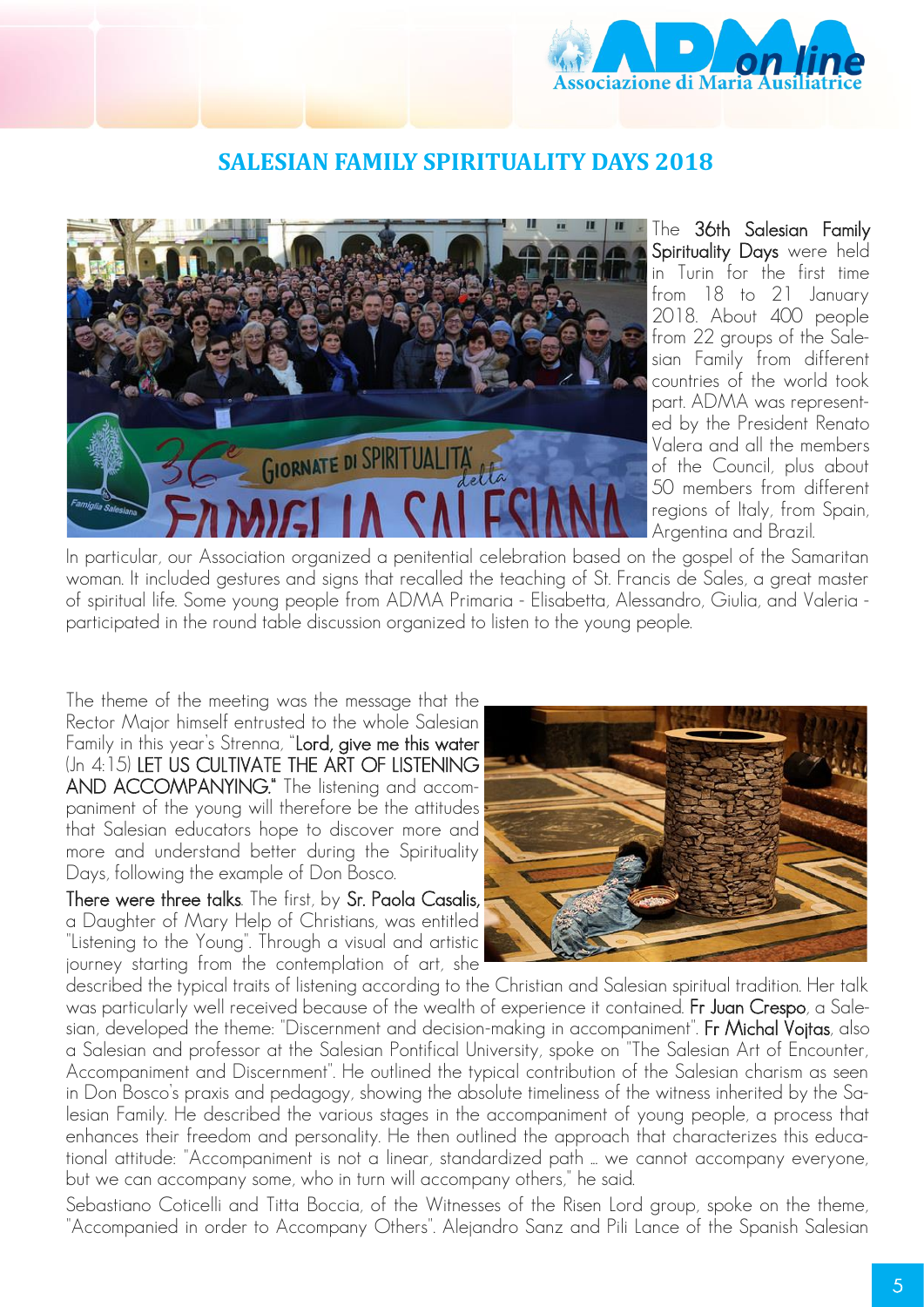

Youth Ministry, spoke on "Formation for Animation". They were followed by a round table discussion attended by several young people, entitled: "How do the young people of the Salesian Family feel listened to and accompanied?" Young people from different countries and different languages, belonging to various groups of the Salesian Family, presented their various experiences, both live in the theatre in Valdocco and on video. They had one thing in common: the recognition of how accompaniment by a trusted adult educator has been of great benefit in their lives and, indeed, more than one expressed their regret at coming late to this experience.

A welcoming attitude, availability, attention and personal time, freedom ... these were the fundamental ingredients highlighted by the young people in the accompanying relationship. It is part of an integral educational project, which it does not replace. Rather, it goes along with all the other areas of Salesian experience.

In the concluding Eucharist on Sunday 21 January, the Rector Major of the Salesians, Fr Ángel Fernández Artime, repeated in his homily the invitation of Pope Francis to pay attention to the liturgical prayers. Taking his cue from the Collect, he drew the attention of the Salesian Family to the qualities needed to be effective in working with the young: to be "contemplative and with eyes wide open", because only by contemplating God is it possible to bear witness; to be "pilgrims at heart", because the invitation to be an outgoing Church must find the Salesian Family in the forefront; being a "Salesian Family of the here and now", aware that the time to act is now, because there are many young people all over the world who "thirst for God" and who "are waiting for a helping hand and a welcoming heart."

He concluded the Spirituality Days with an invitation to all the members of the Salesian Family to look with hope to the future: "Today we must all be new Don Boscos and Mother Mazzarellos and the other founders of the various groups in the world. Don Bosco's dream is a dream that is becoming a reality."

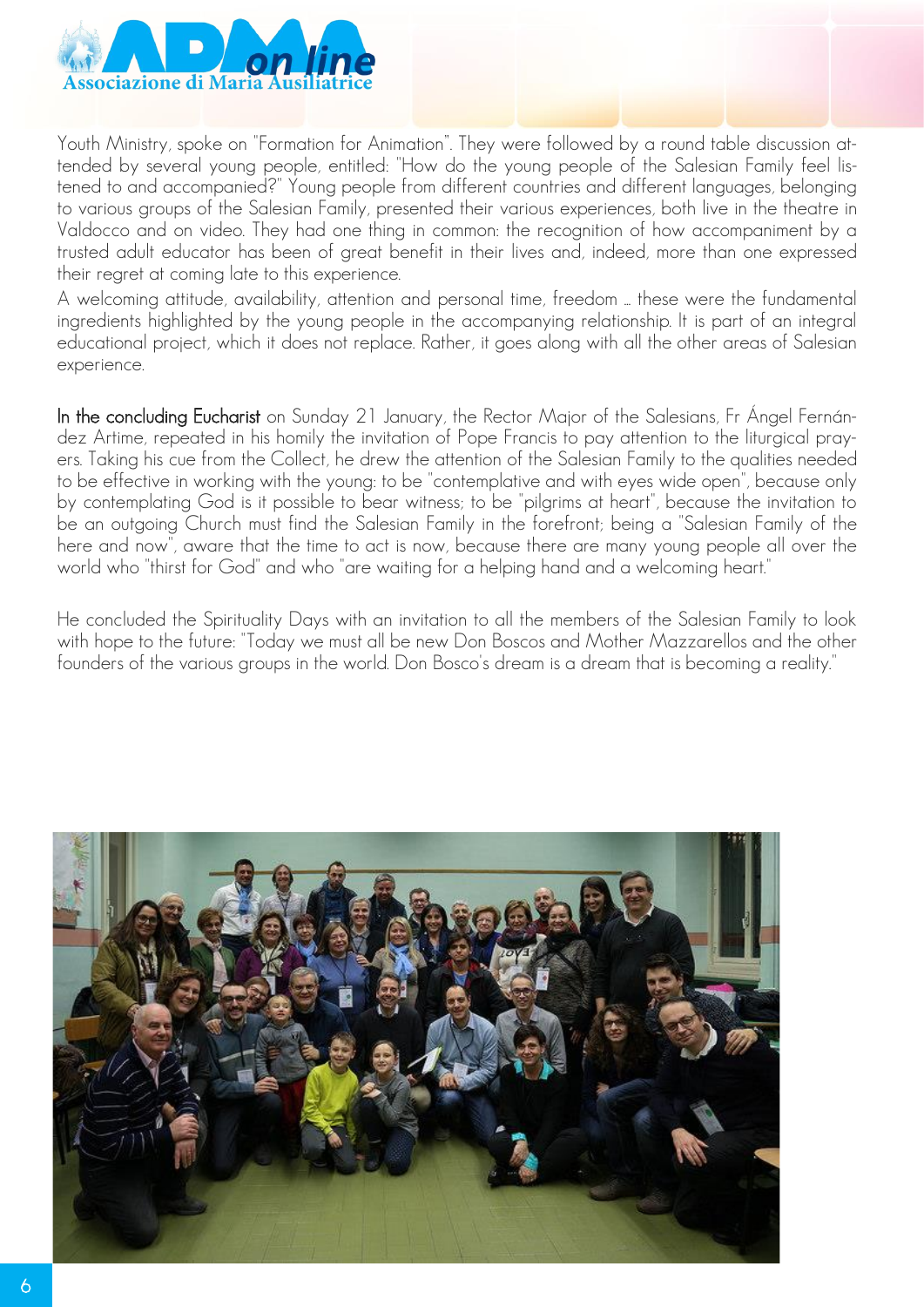

#### Response by Renato Valera, President of ADMA

Let's walk in the footsteps of Don Bosco!

This is precisely what we did during the Spirituality Days of the Salesian Family in Valdocco, in the very places where Don Bosco became a master of listening and accompaniment.

At this favourable time when the thirst for spirituality and transcendence and the thirst for God are growing ever stronger, we are invited to use "words that go straight to the heart" and to believe that those we meet on our journey have a personal question in their heart which must lead to a project of happiness and fullness of life. We too and our association can grasp this invitation and live it in our moments of formation, prayer, meeting and service. In the words of the Rector Major, our hope is that "our mother Mary grant us the grace to be attentive mediators of the word of the Lord, which resounds, in a way that is not always immediately comprehensible, in the heart of every young person, in marriages, in families, and in all who are searching."

#### Listening to the young people

*I thank the Lord for having the Salesian Family always with me since I was a child. Since I came in contact with AD-MA ten years ago I have experienced the constant closeness of many families who take care of us young people, listen to us, give us precious advice to help us to make daily choices and mature in the Faith. This is a wonderful gift! Being accompanied by my spiritual father, Don Roberto, has always warmed my heart. Feeling his presence and knowing that I am walking with him in life makes me feel guided and protected.*



It is a great gift to grow with him and with many priests and Daughters of Mary Help of Christians. I feel accompanied by them in a very paternal, knowing that they pray for me and help me with great *sensitivity to understand how to face what life offers me and to realize the project that God has dreamed for me.* (Elisabetta)

*Accompaniment has been fundamental for each of us in the decisive steps of our lives and, when we found ourselves living as a couple, we wanted to share our lives with someone.*

Listening is a first requirement in anyone who accompanies the young and if this is taken care of, it will *help to raise questions. We believe that being accompanied is not a search for answers, but rather a help in asking the right questions on our journey and in discovering God's plan. Sometimes little things*  like a simple invitation to dinner from a family friend have helped us to open up to dialogue and to get *to know each other better, providing us with points of reference and models for comparison.*

*Those who are called to accompany must be like transparent glass, like a window through which God's*  light can filter. If one is not transparent, one risks stopping the light from reaching the young. We need to *reach out to all young people and help them always to aim high. To do this you also need to get your hands dirty with those who are most in need. (Giulia and Alessandro)*